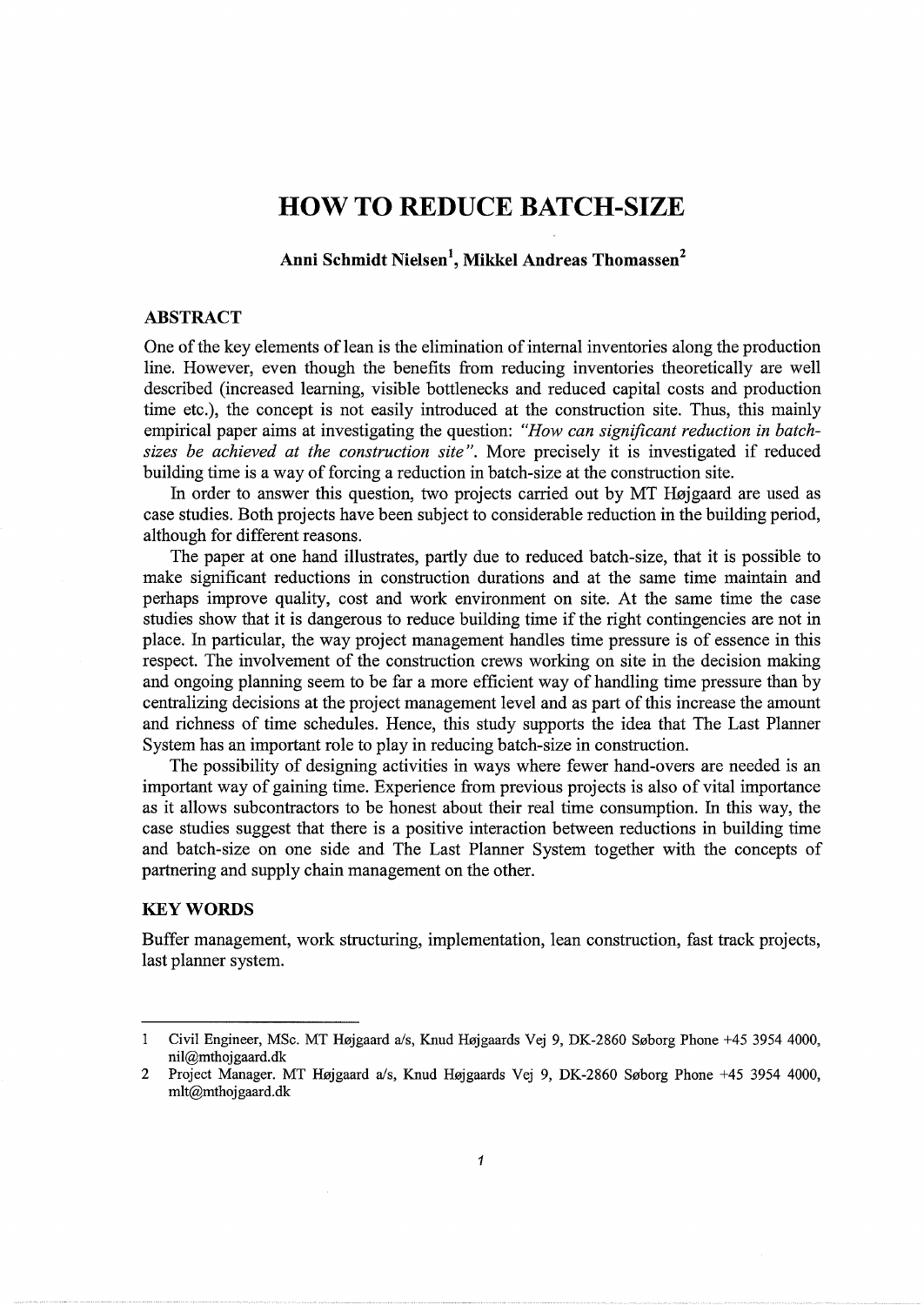# **INTRODUCTION**

Lean construction has gained momentum in the construction industry smce the ideas, thoughts, methods and tools were introduced more than a decade ago (Koskela 1992). Koskela (1992) identified the need for replacing the dominance of conversion thinking in construction with a conversion/flow model in order to reduce waste. The ideal of Lean Construction is to produce and deliver to the customer only what is needed within a rapid timeframe thereby increasing value to the customer and at the same time reduce waste in the construction process. When looking at the construction process from a conversion/flow perspective it becomes evident that a way to reduce waste in construction (e.g. materials and information are defective or idle) is by rapidly reducing uncertainty in the incoming flows and thereby improving project performance. Shingo and Ohno also suggest that the processes (the course of events through which material is changed into a product) have to be addressed and balanced before trying to improve the operations (the course of events through which man and machine work on the product) (Ohno 1988). The implementation strategy proposed by Ballard and Howell (1994 a, b, c) is to stabilize work flow by shielding production at the construction site, reducing inflow variation and then trying to improve the operations within the shield by better matching labor to available work and improving downstream performance.

Variation and uncertainty in construction is common but on complex fast track projects, the need to manage and reduce inflow variation becomes even more evident and difficult e.g. due to long and complicated supply chains, many players, pressure to maintain some production or use of the existing buildings while construction is taking place etc. Responding to variation in production is a key element in Lean Construction and in this regard *buffering*  and *hatching* are means by which stability in operations can be achieved.

At the same time, buffers following from large batch-sizes induce costs. Hence, it would be expected that the firms that are best able to manage complex uncertain and quick projects with limited batch-size will gain a competitive advantage. Thus this paper aims at investigating *"How can significant reduction in batch-sizes be achieved at the construction site"* based on the proposition that reduced building time (as is the case of fast track projects) consequently reduces batch-sizes in construction.

To explore this proposition this paper investigates two fast track case studies both carried out by MT Højgaard (the largest building contractor in Denmark). For several years MT Højgaard has been a key player in Denmark with regards to implementing Lean Construction and thus are already accustomed to The Last Planner System.

The outline of the paper will be to first clarify the basic concepts used in the paper. Secondly, the likely outcome of reduced building time and (in turn perhaps batch-size) is discussed ("Propositions"). These propositions are investigated by reviewing two case studies where building time has been reduced substantially. Finally, a conclusion is offered.

This paper is written as part our daily work as project managers in MT Højgaard and therefore we have had limited time at our disposal for writing this paper. The purpose of it is not to elaborate on a theory for buffering or hatching. Rather, the paper aims at collecting practical experience in our company with the consequences of reducing building time as well as batch-size. And in turn induct managerial consequences from this experience. We are well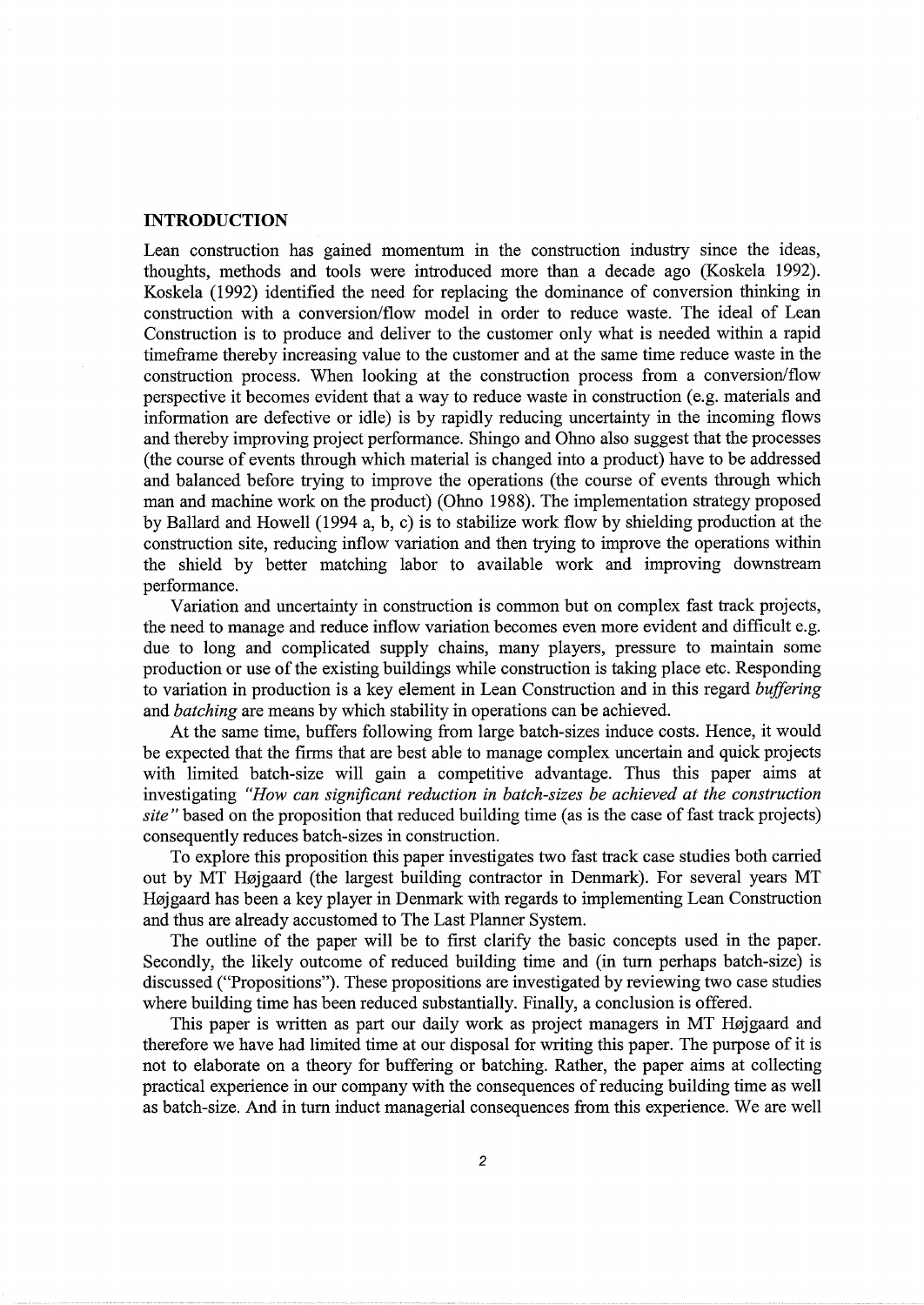aware of the amount of literature on the topic of hatching and buffering e.g. (Sakamoto 2002), (Alves 2003), (Tommelein 1998) and that more literature can be reviewed in order to support this paper. Also we recognize that the case studies could be expanded. We hope that this will be feasible in subsequent papers.

## **BUFFER MANAGEMENT IN CONSTRUCTION**

In the manufacturing industry the concepts of buffers and batch-sizes are easily understood but in the terms of construction they might need further defining. In manufacturing hatching means processing the product in lots rather than by the piece and buffering is usually used as a mean to maximize the utilization rate of workstations by accumulating several batches of input to the process being done by the workstations.

To explain the concepts of buffers and batch-sizes in construction terms as they are interpreted in this paper an example of a work process from an ongoing housing project, Gefionparken, in MT Højgaard is used as an illustration. The process describes the indoor work needed to finish an apartment consisting of 8 subsequent operations (prefab bathroom units are used). Each operation is scheduled to 1 day. In the present work structure - worked out very early in the process and therefore perhaps not the final one - only 5 apartments are worked on at a time by the concrete finishers, 1 per day, which takes 5 days in total. A buffer of one week is inserted by the project management in order to allow for some startup difficulties after which the plumbers work on the 5 apartments, 1 per day etc. The work process is illustrated in figure 1 below. In this example the apartments are passed to the next trade in batches of 5. Or in other words the product buffer is 5 while the time buffer for each operation is 1 week. The cycle time for each trade to finish an apartment is 1 day and with a batch-size of 5 this makes a total cycle time for 1 apartment for 9 weeks and 3 days.



Figure 1: Present work structure for finishing indoor work on apartments at Gefionparken (batch-size = 5)

. The present work structure - 8 subsequent trades, one week buffering between each trade and a batch-size of 5 apartments (each department taking a day) – implies that the first (five) apartment(s) will be finished after 16 weeks. The first wing of the building (with 21 apartments) including another wing is at present scheduled to finish after 24 weeks. If the first wing was the only one to finish the hand-over could take place after approximately 19 weeks (5 apartments after week 16, then another 5 in week 17, 5 in week 18, 5 in week 19 and 1 in week 20).

If the batch-size is reduced to **1** apartment and the start-up activities for each trade are completed before getting a hand-over from the previous trade, the first apartment could be ready for delivery within 6 weeks. This is taking into account that time is needed for drying concrete, wooden floors and painting. As it will take approximately another 4 weeks to complete 21 apartments, it would be possible to hand over the first wing of the building after approximately 10 weeks. The revised work process is illustrated in figure 2 below.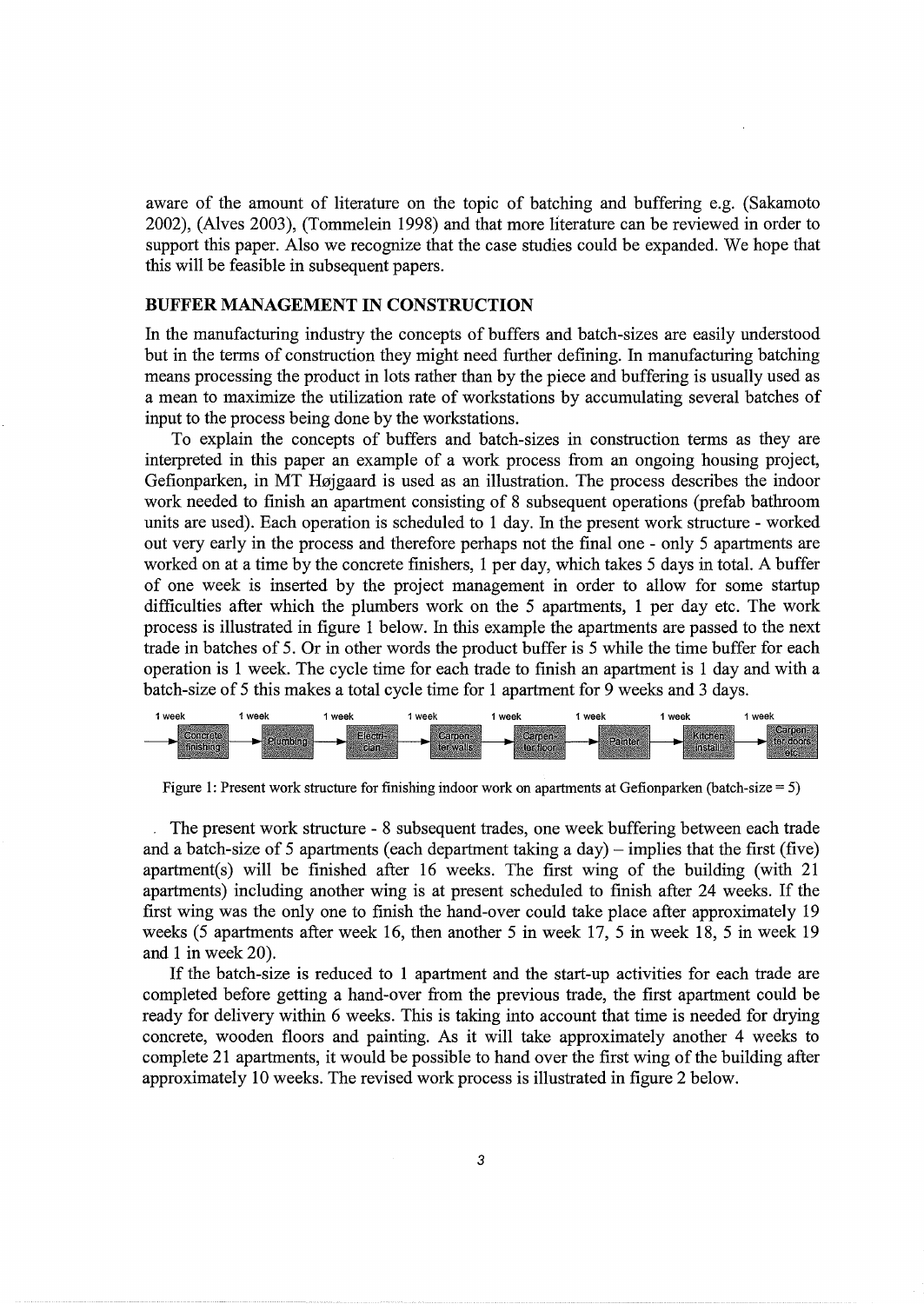

Figure 2: Revised work structure for finishing indoor work on apartments at Gefionparken (batch-size = 1)

The modified work structure and process approach involves two changes: a reduction in batch-size from 5 to 1 and a reduction of the time buffer. By implementing this modification in work structuring it appears to be possible to reduce the building time for the first wing at Gefionparken by nearly 50%. A reduction in the building time could also be achieved by keeping a batch-size of 5 and only reducing the time buffer.

Buffers in construction are commonly used to absorb variability and unreliable workflow between trades and can take different forms as to where in the process buffers are applied. Schmenner (1993) and Hopp and Spearman (2000) suggest that different types of buffers are needed to absorb different forms of variability. Alves et al. (2003) distinguish between two main categories of buffers. Passive buffers are related to the flow of process i.e. materials, documents, work in progress, time and space while active buffers are related to the operations where resources (either workers or machines) perform work on the product i.e. excess capacity of labor and equipment capacity.

One of the key elements in Lean Construction in order to create a steady and reliable workflow are the ability for downstream workstations to pull work from upstream workstations only when the work is needed. Some of the benefits of pulling work only when ready is reducing work-in-process inventory and production cycle times (in construction this will mean that e.g. rooms spends less time standing idle waiting to be worked on and thus a reduction in batch-size). By achieving a more reliable workflow between workstations then enables the pulling of materials to the construction site Just-In-Time (TIT). One mean to achieve implementation of TIT in construction and thus gain the benefits, suggested by Ballard and Howell (1995), is to involve the use of buffers. They distinguish between two types of inventories to serve the function of buffering downstream construction processes from flow variation; plan buffers (inventories of workable assignments) and schedule buffers (materials, tools, equipment, manpower, time etc.).

One way to reduce buffers in construction (inventories) and thereby reducing cost is to appropriately size batches. The choice of batch-sizes influences cycle times, frequency of hand-offs between trades and thus place and size of buffers in the construction process (Hopp 2000).

#### **PROPOSITIONS**

Supposedly, reductions in batch-size are likely to create a number of positive effects. However, when we (the authors)  $-$  as part of our job as internal Lean Construction Consultants in MT Højgaard - visit construction sites, it is our impression that this idea is not very well adopted. To some degree this probably has to do with the fact that some project managers are not acquainted with lean concepts. But even on projects where project management as well as subcontractors are accustomed to lean concepts like The Last Planner System, batch-size do not appear to be significantly reduced.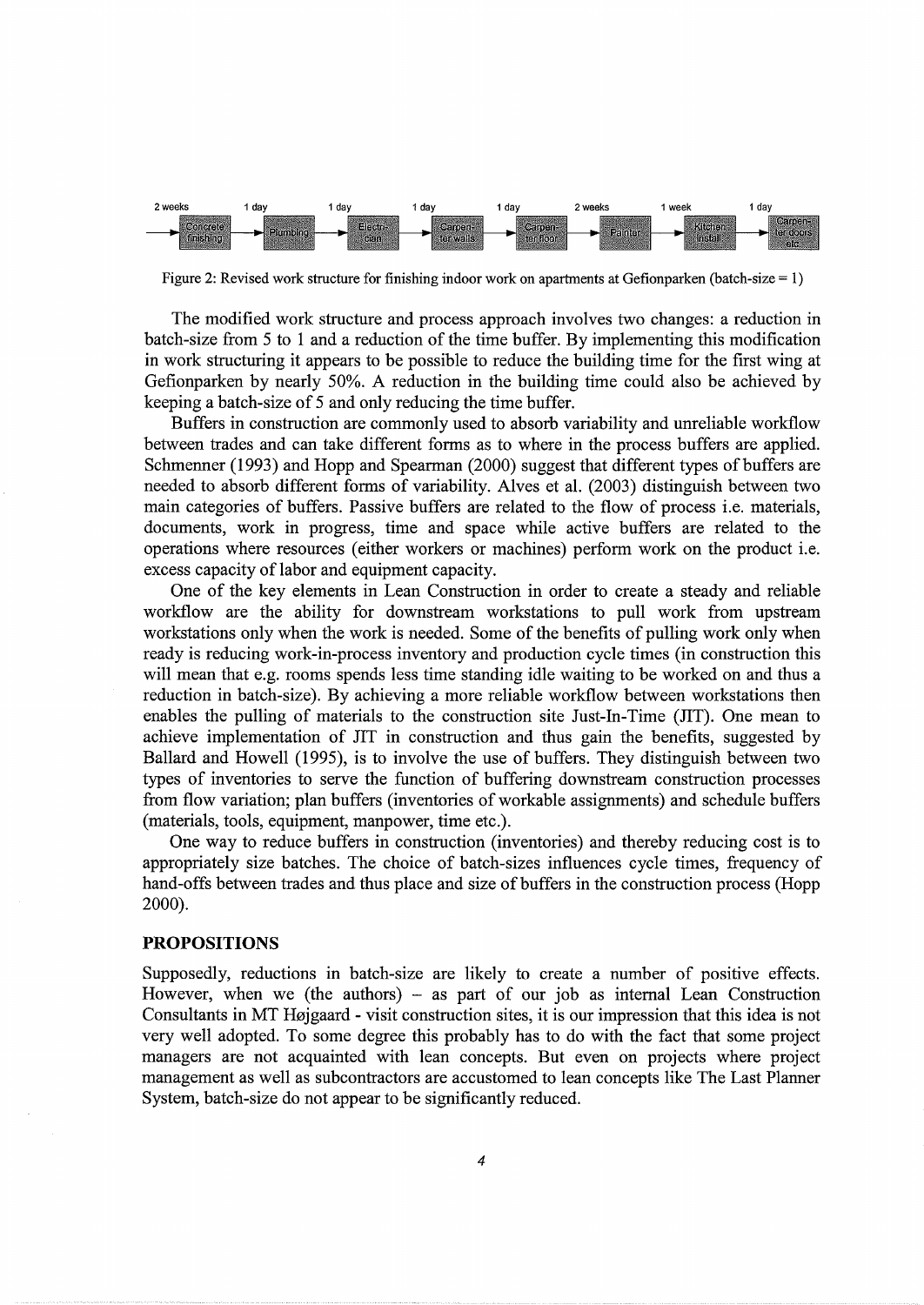Perhaps this has to with that in the perception of most project managers the way to be able to manage the construction process is by decreasing interdependencies. In this perception it would seem counterintuitive to try to increase interdependencies.

What we are suggesting is firstly that project management do not necessarily reduce batch-size when they use the last planner system. Hence, some motivation, or pressure, may be necessary. And secondly, that reduction in overall building time may be one way to create such a pressure. Thus, in the following part we try to pursue the following question: *what happens when building time is reduced?* The overall proposition is as follows.

#### *Proposition 1: Reduced building time reduces batch-size.*

The degree to which reduction in batch-size and building time is planned or not is likely to impact consequences caused by this. An unexpected acceleration (or slowing down) of the building pace is more likely to create an uneven workflow than if the acceleration was expected and planned. In this sense, it is not only the absolute building pace that matters but also how often it changes and how anticipated it is.

*Proposition 2: Reduction in batch-size and building time will cause fewer disruptions on the construction site* if *these reductions are known in advance as opposed to being detected and introduced later on in the process.* 

When batch-size is reduced, disruptions in production are more likely to disturb subsequent trades. This in turn makes it even more important to coordinate activities on site.

## **Proposition 3:** Reduced building time increase the need for coordination.

As outlined in Grandori (1997, 2000), two principal ways of handling coordination is by *authority* and by *teams.* Authority at one hand makes it clear who is responsible in case of a delay. Thus, it might be expected that time-pressure enforce the use of authority. On the other hand and unlike teaming, authority is not very good at handling complex situations due to potential informational overload of superiors. Thus it might also be expected that time pressure increase the use (and need) of team based decisions.

*Proposition 3a: Reduced building time increase the use of authority based decisions; that is more decisions are made by the project management (that in turn becomes an informational bottleneck).* ·

*Proposition 3b: Reduced building time increase the use of team based decisions; that is more decisions are transferred from the project management to the construction team.* 

Another expected outcome of reduced batch-size relates to the use of pull and push. It could be expected that when buffers dry out, contractors will start demanding work from up-stream contractors (they start pulling assignments).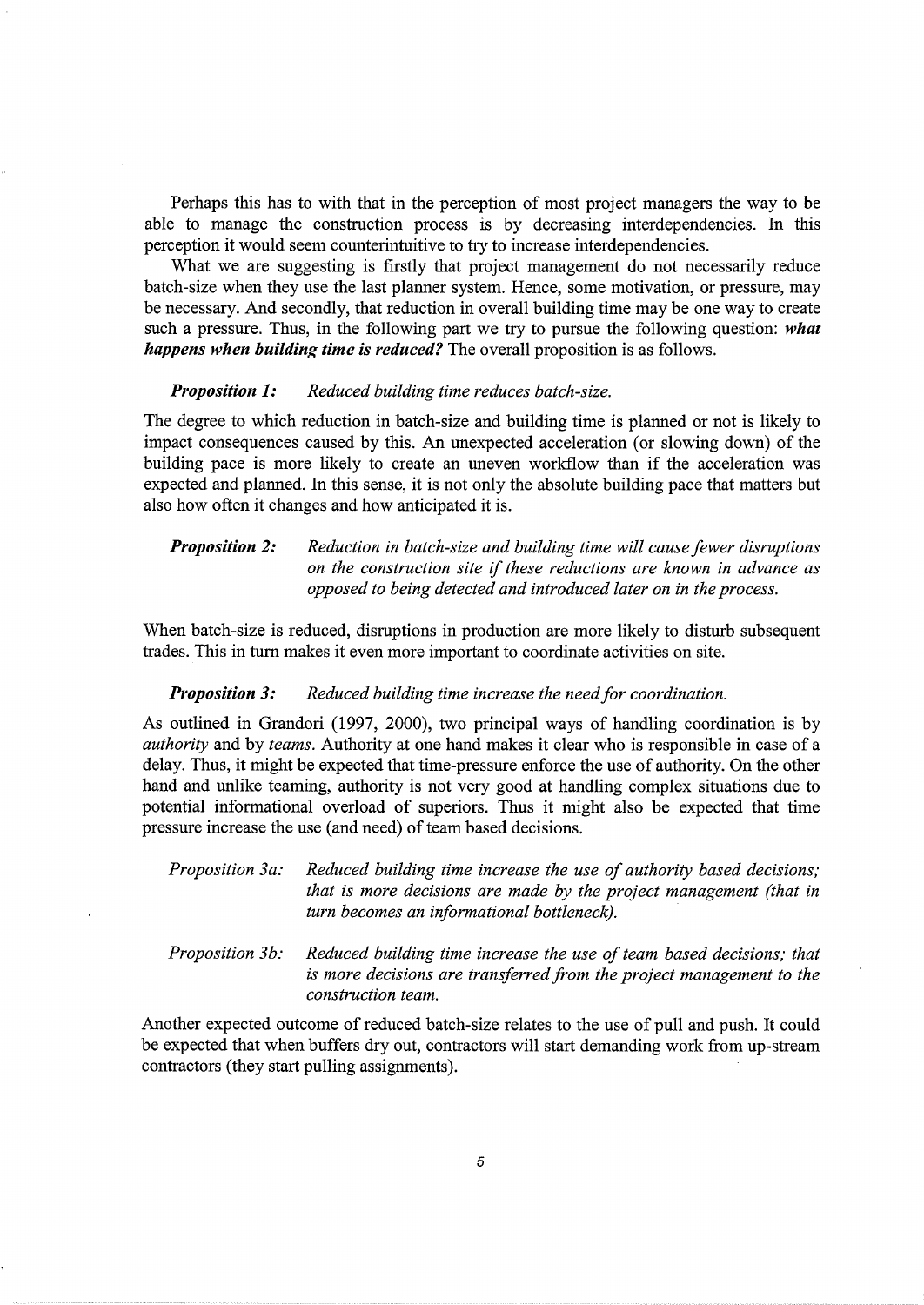# *Proposition 4: Reduced building time makes pull of deliveries more dominant (and push less dominant).*

But what happens if the pull for work and improved coordination is not fully capable of handling the challenges imposed by a reduced batch-size? In order to utilize their production facilities subcontractors may start on activities at other parts of the site (they stay on site) or at other construction sites (they leave the site completely). In this way, batch-size might be improved on a single project (or part of the building), but as the subcontractors now engage in more projects, the overall batch-size is not reduced.

#### *Proposition 5: Unless strong countermeasures are established, subcontractors will engage themselves in more ongoing building projects in order to minimize the impact of reduced batch-size. This in turn ruins the anticipated benefits from reducing batch-size.*

# **CASE STUDIES**

In order to investigate the propositions two case studies have been performed.

- **Three Schools in Skelskor** . Refurbishment and new build of three schools in Skelskør (a medium-sized town on Zealand, Denmark): Skelskør Skole, Eggerslevmagle Skole and Kirkeskovskolen. Design and building period: 1.6.2001-1.11.2003. Total budget for all three schools: 8.5 million euro. The three schools where carried out as subsequent projects with MT Højgaard as the Design and Build Contractor and with a few exceptions the same and mainly local subcontractors were used.
- **The University of Aalborg, Esbjerg.** Expansion of the university with a new building for educational purposes (approx. 21500 sq feet) separated from the existing buildings. Design and building period: 2.1.2003-1.11.2003. Total budget: 2.5 million euro. The project was carried out as a design-bid-build fast track project with MT Højgaard as the general contractor. 14 and mainly well known subcontractors were used.

In both case studies the project has been exposed to significant time pressure although for different reasons. Skelskør Skoler due to internal and external delays, The University of Aalborg, Esbjerg due to the fact that it was chosen as a fast track project from the very beginning.

The case studies are based on two in-depth interviews with the project managers on the two projects. Michael Southcott worked as a project manager for Skelskør Skole and Kirkeskovskolen (but not for Eggerslevmagle Skole) and consequently the first case study will in particular focus on these two projects. The project manager at the University of Aalborg, Esbjerg was Ole Bjørn Nielsen. The following empirical findings represent the interpretation of these two project managers. Due to time constrains, it has not been possible to triangulate the findings of the project managers with additional data.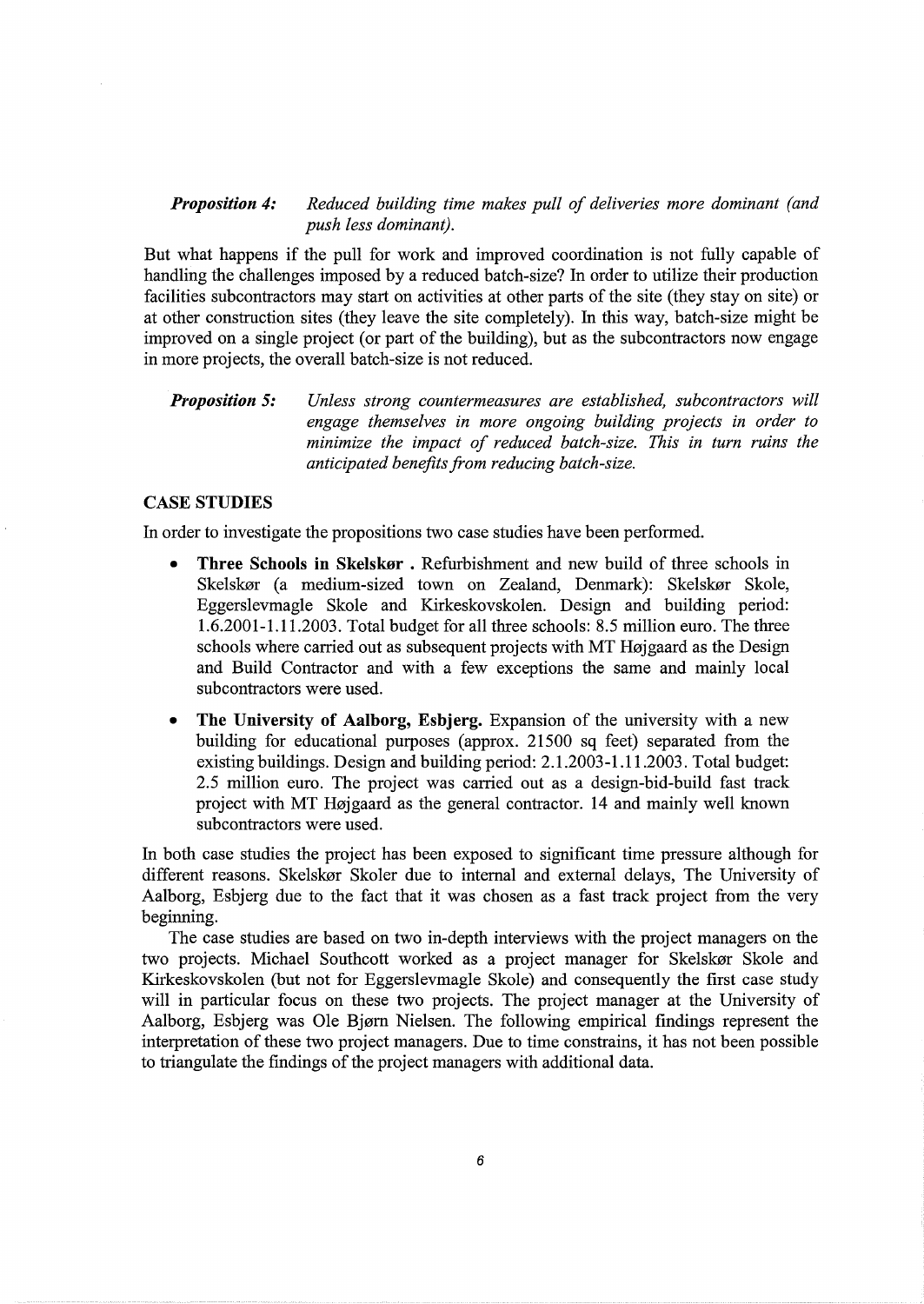# EMPIRICAL FINDINGS AND ANALYSIS

## CASE STUDY 1: THREE SCHOOLS IN SKELSKØR

Skelskør Skole was the first of the two projects managed by Michael Southcout. Even though it was only a 3 million euro project, it was carried out in 5 phases with, in principle, a tender for each phase. However, the first phase was used to examine the subcontractors, and after this phase two of the most important subcontractors (Plumbing and Electrician) were awarded the contract for all three schools. It later showed that also other major trades were used not only for all 5 phases on the Skelskør Skoler but also on the remaining two projects (schools). The only replacement from Skelskør Skole to Kirkeskovskolen was the carpenter doing the floor.

The first two phases of Skelskør Skole progressed as planned. Michael Southcott made a time schedule in a mainly bilateral collaboration with the various subcontractors. At the weekly site meeting he used the 5 week look-ahead plan and this was supplemented with a Last Planner meeting with the foremen in order to produce a weekly work plan. In this period the time schedule was revised once a week.

However, major problems appeared at the third phase which consisted of the demolition of an old building and erection of a  $300m^2$  new school building. Delays of 4-5 weeks occurred the reason being that the teachers did not move out of the old building in due time. Furthermore the design was not ready implying that they could not order the planned prefab roof cassettes but had to make the roof on site. A very narrow and complicated building site did not make it any easier.

In order to gain the lost time, Michael Southcott made some changes in the way he managed the building site. He stopped the weekly meetings with the foremen. In stead he walked around the building site and came with very specific solutions to each of the trades not only on exactly when to start activities but also on how to carry out their assignments. As part of this he provided new and very specific time schedules on a daily basis.

He also introduced the notion of "First priority activities" and "second priority activities". "First priority activities" are the ones that are critical in order to meet the due date of the client whereas "second priority activities" can be performed when "first priority activities" are not available.

In the end the construction team managed to complete this phase on time. However, there were several disadvantages. It was an "adrenaline project" where everyone was pushed to the limit. Michael Southcott himself worked 60 very hectic hours a week and still he did not have time to do much of the paperwork (that was done later on). The atmosphere on site was not very pleasant, for instance when subsequent trades required previous trade to complete their work in time. And it was not very efficient. Michael Southcott estimated that the crews had worked 150% to improve outcome from 70% to 90% of the maximum). Quality also suffered from the stress.

Phase four and five was completed as planned and Michael Southcott began immediately hereafter to work on Kirkeskovskolen. However, due to late design specifications and the fact that Michael Southcott refused to commence before having proper time to get into the project, the start was delayed by  $1-1\frac{1}{2}$  month out of a total building time of 6 months. Michael Southcott tried to work out revised timetables but soon realized that it was not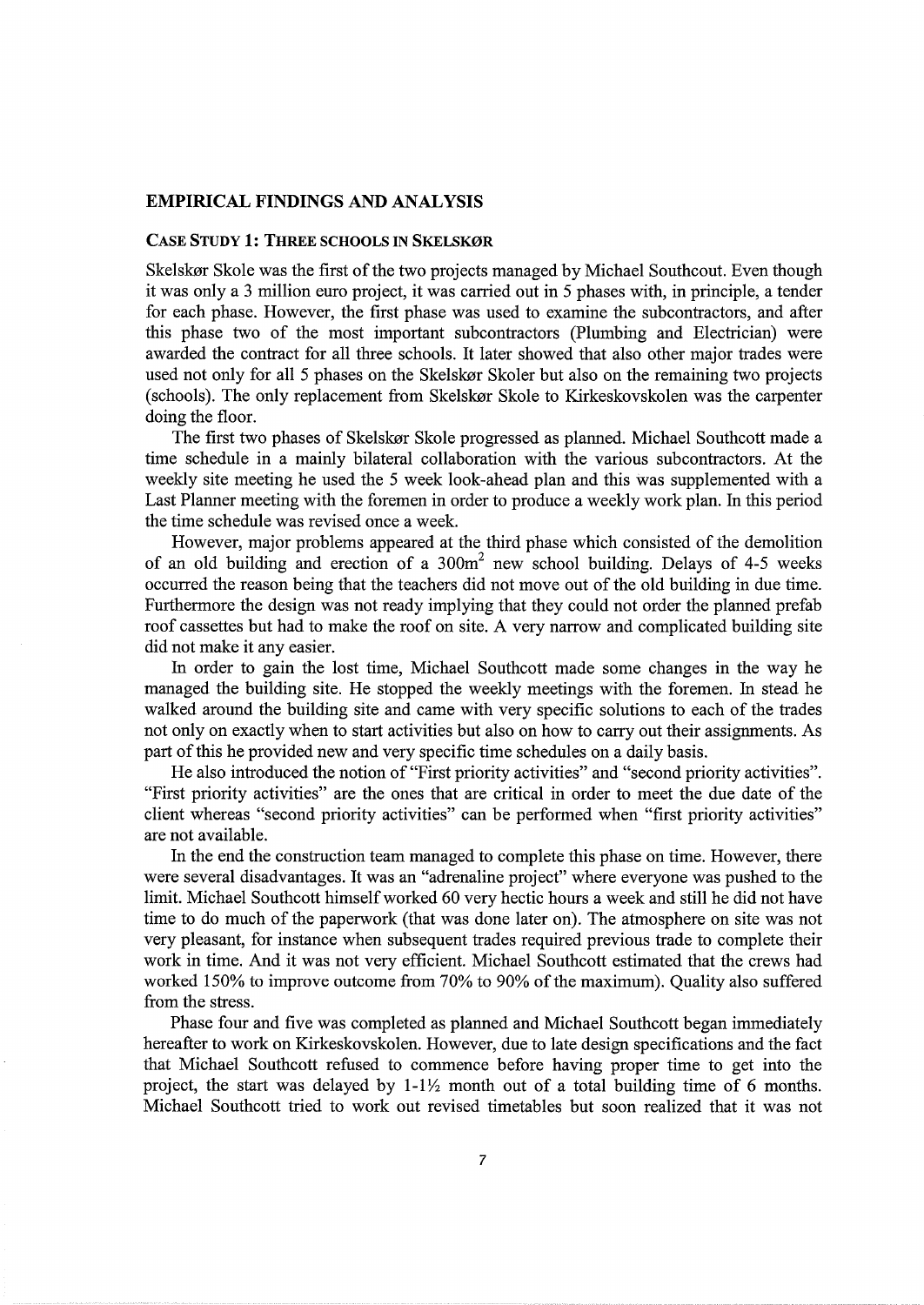possible to make a realistic time schedule for the remaining time - there was simply not enough time.

With the experience of Skelskør Skole in mind, he chose a different strategy on how to meet the deadlines. He announced to the carpenters: "I think we can make it in due time, but I don't know how!" He then initiated a process where he and the subcontractors went through all the planned work in order to find a different way of structuring the work in order to execute it in ways that were less time consuming. For instance a brick wall were replaced with a light gypsum wall erected by the carpenter who worked on this part of the building anyway. These alterations were made easier by a partnering arrangement that  $-$  especially at the later projects  $-$  gave the contractors flexibility with respect to the specific technical solutions.

Michael Southcott also decided to get rid of the time schedules except the one specified by the specific needs of the client. In stead he discussed in collaboration with the subcontractors how to arrange and rearrange activities in order to avoid bottlenecks and fully utilize their resources (total resources were however not increased as most of the firms were small and local and hence working at their maximum). This was done on the weekly site meeting that now encountered the foremen as they were given full responsibility from the clerk of work within the different trades. Part of the effort was to identify the smallest unit that was possible to hand over and at the same time create a continuous workflow for each trade. As part of this Michael Southcott's own job changed. Rather than seeing himself as being in charge, he perceived himself as a mediator combining the different needs of each trade and ensuring that the focus on the final deadlines was kept.

Due to time pressure there was really no time for rework. Things had to be done right the first time and no work operations or rooms could be left half finished. In order to ensure this, they used a Quality Assurance system where each trade has to make his own Quality Assurance before proceeding to the next operation.

And again a buffer zone was established by distinguishing between "first" and "second priority activities".

As in the first project, deadlines were kept. At the same time the quality did not suffer and it was Michal Southcott's impression that the atmosphere on site was improved and he himself was not nearly as exposed of work overload.

Michael Southcott has no doubts that the way of handling time pressure used on the second project was far more successful than the one used on the first project.

But at the same time, he is convinced that the experience from the first project was a prerequisite for how they handled the second project. First of all, they (the construction team) learned from the first project that they all possessed extra resources but also that these were not very efficiently used. This gave them confidence and motivation to try out something new. It was also important that they knew each other and that the subcontractors had learned that the project management would do anything in their power to help them meet the goals even expanding final deadlines if that turned out to be necessary. Otherwise Michael Southcott don't think they would have dared to remove the slack (on the activities) when estimating the time needed for each assignment.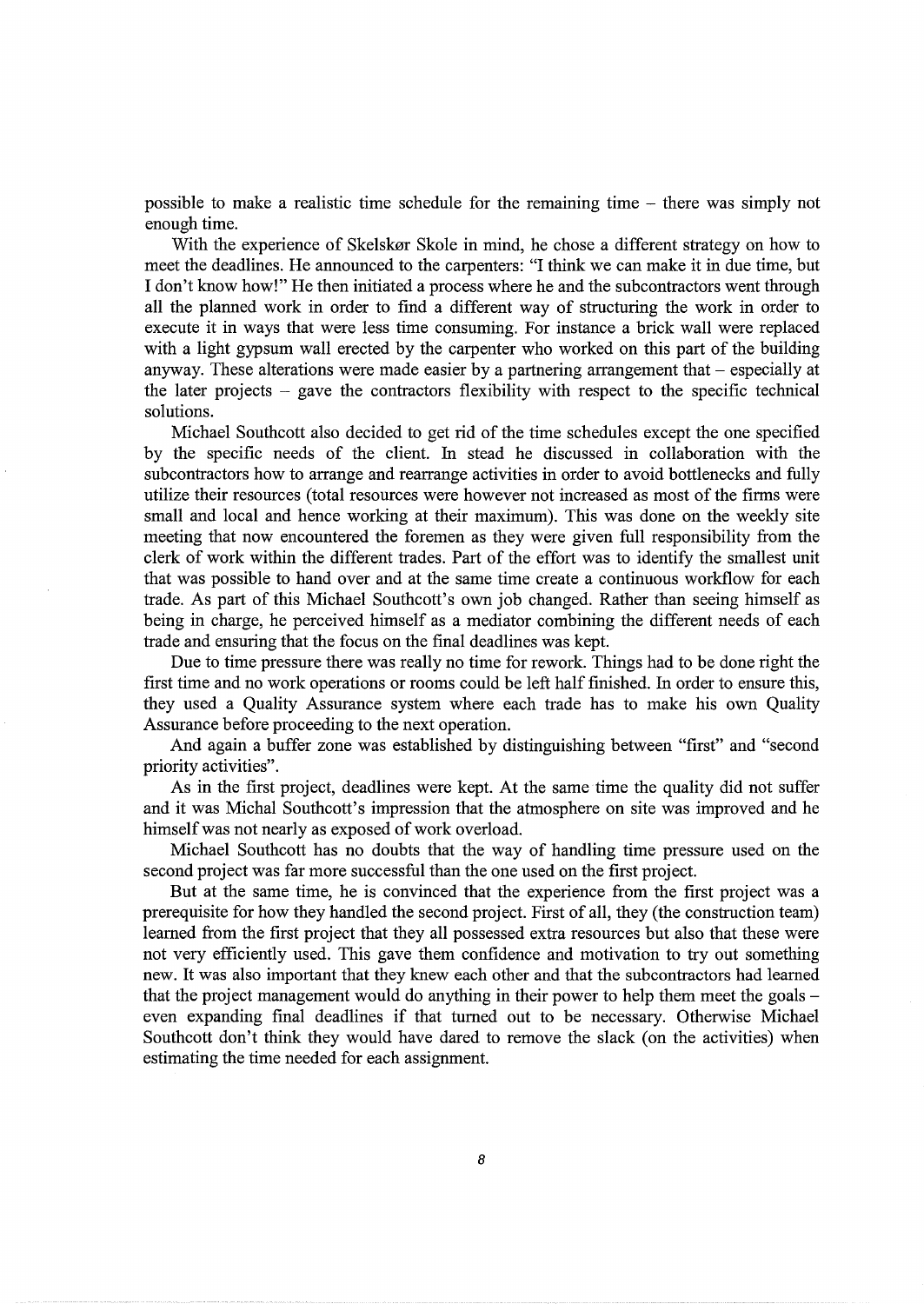## CASE STUDY 2: THE UNIVERSITY OF AALBORG, ESBJERG

Due to the urgent need of offices and classrooms at the university in Esbjerg the client (The Danish government of research and educational buildings) wanted the building finished as quickly as possible and ready for use in time for the new semester. The project was carried out as a design-bid-build contract with MT Højgaard as general contractor.

The bid from MT Højgaard was 250.000 euro over budget and savings had to be found before the project could start. These savings resulted in changed work descriptions for some operations due to new materials and changed work methods.

From the beginning the construction period was 6 months but due to client changes in lock systems for the building and computer networks the period was extended to 7 months. 3 months were used for concrete erection and to close the building and 4 months where used to finish the work inside. In the experience of the project manager the normal building period would be 1 year with 6 months spend to close the house and another 6 months spend to finish the work inside.

The building is in 3 levels and with a cellar under the northern part of the building also containing offices and classrooms (level 0). Normally the building would be raised in whole storages due to the stabilization of the house. The strategy applied by Ole Bjørn Nielsen (the project manager) to finish the project on time was to erect the building in half storages and then switch to whole storages when the building was closed. Working on half storages offered the opportunity to close the building as quickly as possible in order to get the inside work started and thus get the subcontractors started on site as quickly as possible. The strategy of erecting the house is shown in the figure below. The strategy of working in half storages where discussed prior to the construction phase and had been accepted by the subcontractors who all had been working together with Ole Bjørn Nielsen on previous projects.



Figure 3: The erection of concrete elements at the Aalborg University, Esbjerg was constructed gradually.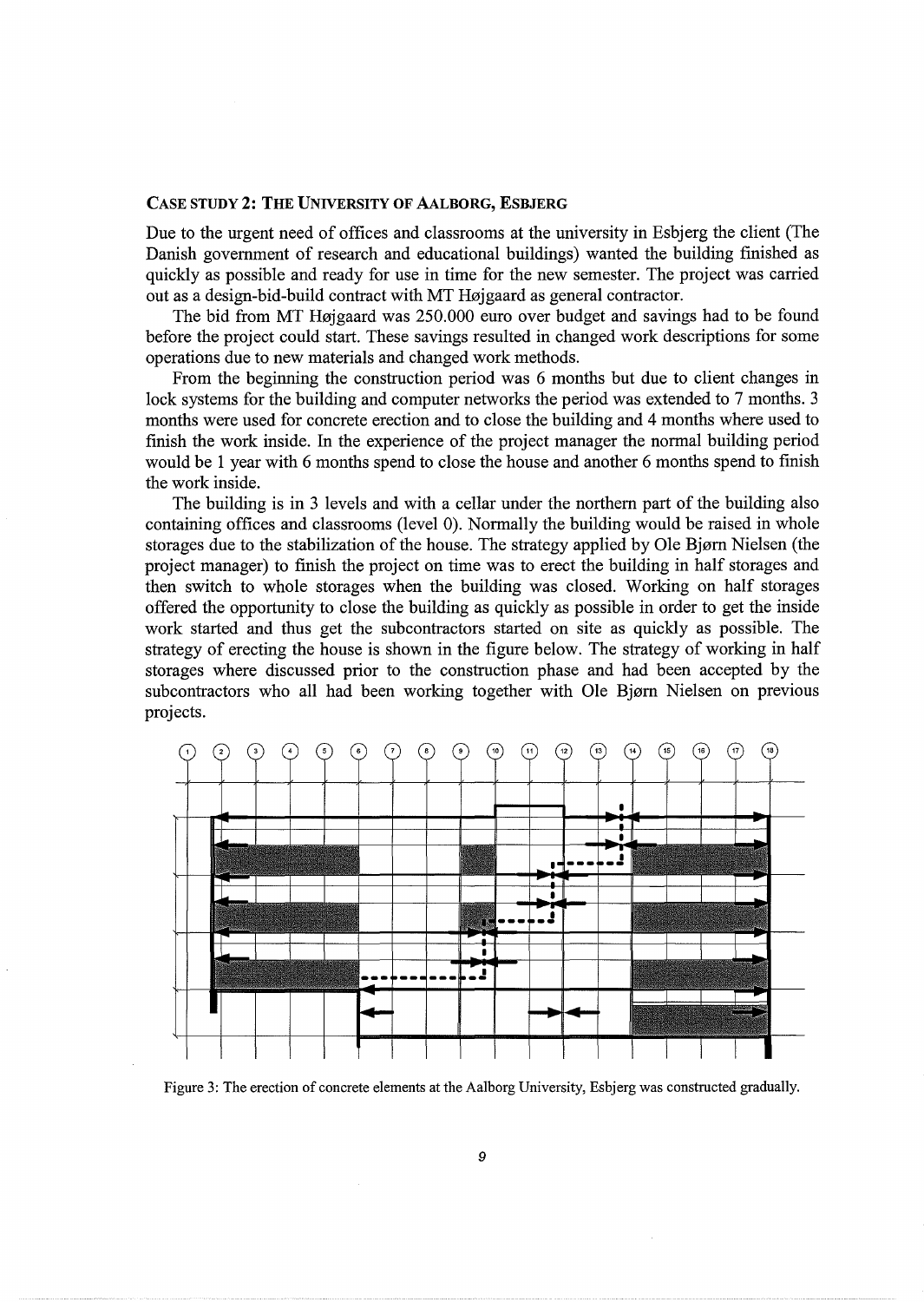Another strategy of Ole Bjørn Nielsen was to remove all scheduled time buffers between the crews working on site. This increased the need for involvement from the project management in the work processes. One of the concrete workers were also kept on site for the duration of the building period to help the other crews.

The project management was using The Last Planner System to create a lookahead planning that focused on removing constraints from production and in order to make ready work for the crews on site. One of the conditions for removing the time buffers between the trades were that there always had to be some work for the crews to do. The weekly work plan meetings between the project management and the crews on site served to coordinate work places and to pull work from one crew till the next.

An external evaluation of the project showed that - according to the client, the design team and the main contractor - the planned reduction in building time was kept without affecting costs or quality (Bertelsen 2003) ..

# ANALYSIS

The two case studies offer an interesting story on the different strategies projects managers follow when building time for one reason or another is reduced.

One way is to take a firmer grip of the planning process: provide more (and more detailed) time schedules and centralize decisions at the project management. This strategy was pursued on the first project in case study 1 (Skelskør Skole). Another strategy is to loosen the planning process in the sense that detailed time schedules are replaced with the ongoing planning made possible by transferring decisions from the project management to the different crews working on site. This strategy was followed on the last project in case study 1 (Kirkeskovskolen) and on the second case study (The University of Aalborg, Esbjerg).

Apparently, the two different strategies pose very different results. According to the project managers from the two case studies, both strategies make it possible to finish the project on time but at very different costs. When planning is tightened, productivity is lowered, quality reduced and the working atmosphere becomes unpleasant. The effects from "loosening the grip" is positive or at worst neutral.

In this way, the two case studies illustrates that it is perhaps possible to reduce building time significantly without making it more expensive or compromising on the quality. But it also illustrates that in order to achieve these benefits, a specific way / strategy of handling time pressure is probably required. And this strategy is again dependent upon a set of contingencies as illustrated in both case studies.

- An ongoing planning process is required in order to constantly locate and eliminate bottlenecks and unused resources. Both project managers stressed the importance of The Last Planner System in this respect.
- The contractors are allowed some degree of flexibility in meeting the needs of the client. Alternative technical solutions is an important way of solving the problem of long delivery times or a slow process due to many hand-overs. As pointed out by one of the project managers, the use of partnering enabled this process.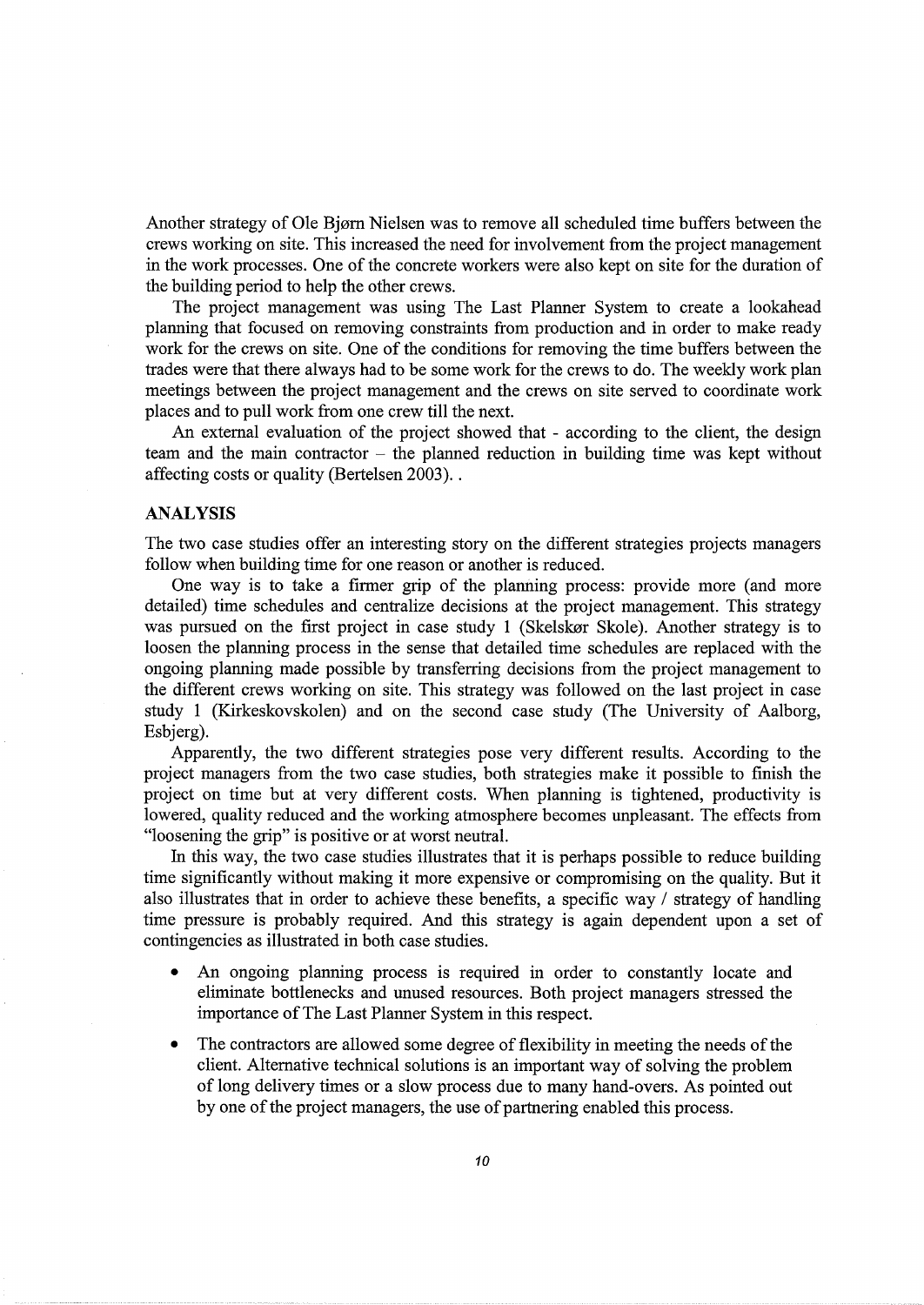- Experience from previous projects making all parties confident that they could remove time slacks without being punished if something unexpected happened. Thus long term collaboration seems to enable a positive outcome of a reduced building time.
- The establishment of buffer-zones where subcontractors could work if the previous trade was not finished as anticipated. Different means were used to create bufferzones. In the first case study there was an explicit use of a workable backlog ("Second priority activities"). In the second case study this strategy was less explicit, although it was used to some degree. Also here an extra person to help the different trades when a bottleneck appeared constituted a buffer.
- The client or top-management of the construction company did not insist on detailed time-tables even when it was clear that the time-pressure was substantial.

The latter point potentially hold some very important managerial implications for the client as well as top-management of the construction company: "Do not always insist on detailed time tables when a project is delayed – you may delay the project by doing so!"

Our suspicion is that this way of thinking appear strange to most people in construction, and consequently that many delays could be avoided by different managerial practices and not necessarily by removing the original cause for the delay (that might be difficult to effect).

With respect to the proposition the case studies seems to suggest the following.

Batch-size is reduced when building time is reduced (proposition 1). However reduced batch-size is not the only mean for reducing building time. Different planning techniques and revised design of activities are also used in order to gain time.

Yet reduced building time and reduced batch-size do not always create the anticipated benefits as seen in the first project in the first case study. The second project in the first case study and the second case study created these benefits. This seems to support the view that a reduction in building time that is known and planned in advance results in fewer disruptions than if it is introduced during the project (proposition 2). However as observed, the successful handling of reduced time and batches depend on many other contingencies, for instance learning effects or the use of different coordination modes as discussed in the section that follows...

It seems that reduced building time increase the need for coordination (proposition 3). In the first project in the first case study this was dealt with by increased use of authority (exercised by the project management) and on the second project and in the second case study it was dealt with by increased use of team decisions. Although it seems that in the latter cases both extended use of authority and teaming came into play. It also appears, especially for the first project on case study 1 that increased use of authority created bottlenecks (perhaps this problem was smaller for the second case study because (a) the short building time was anticipated in advance and could be considered when allocating managerial manpower to the site and (b) this new buildi project was simpler than the combined new building and refurbishment in the first case study).

Especially in case study 1 reduced building time appear to make pull of deliveries more dominant (proposition 4). This was not reported by the project manager on the second case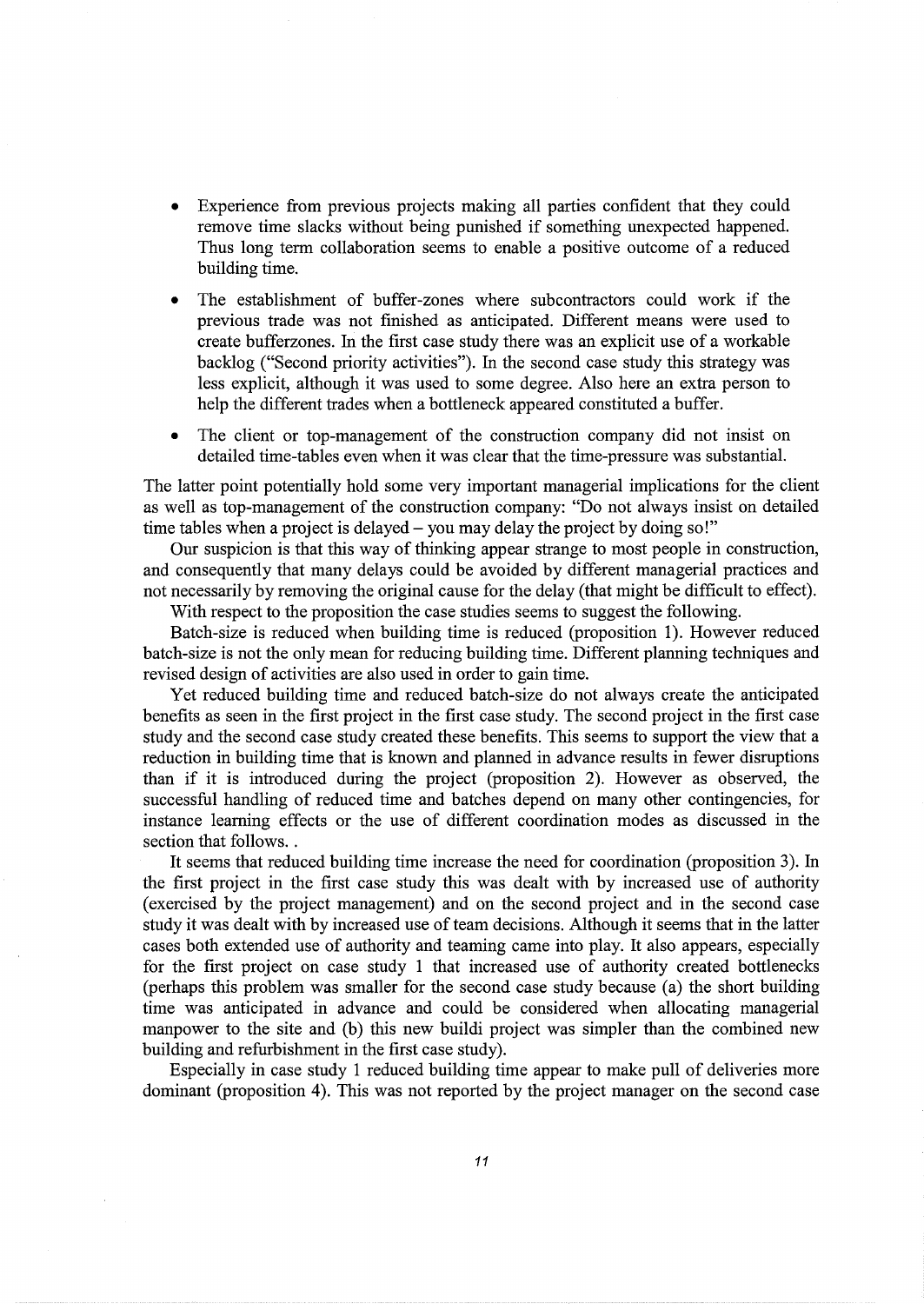study. This might be due to methodological reasons. We (the authors) have only interviewed the project managers, and consequently do not know exactly what happened on the building site or for instance at the weekly meetings with the foremen. A demand for work could have been raised here without our knowledge.

None of the case studies reported that the reduced batch-size made the subcontractors leave their assignments on this project to go work elsewhere (proposition 5). At the same time different initiatives had been taken on both projects to ensure that the subcontractors always had something to do. In this way, the case studies might indirectly support proposition 5.

# **CONCLUSION**

Based on the findings from the two case studies, reduction in building time appears to be a possible way of reducing batch-size in construction. It also seems that this can create the associated benefits of focus on bottlenecks, better employment of resources and improved communication and cooperation.

However intentionally reducing building time as a mean to reduce batch-size can be a dangerous strategy to follow if the conditions are not right.

This was illustrated on the first project in the first case study ("Skelskør Skole") where the same team of project management and subcontractors were exposed to reduced building time on two subsequent projects. On the first project, reduced building time caused a reduction in batch-size but the way it was handled also reduced productivity on site, resulted in purely quality and created a hostile work environment. On the second project in the first case study and in the second case study reduced building time had the exact opposite effect: high productivity and quality and a friendly work environment on site.

The strategy applied by project management in order to cope with reduced building time and time pressure was crucial with respect to achieving the positive benefits. On the first project in the first case study the strategy for coping with the delays was to (a) centralise decisions, (b) increase the number and details of time schedules, and (c) increase manpower. On the second, and far more successful, project in the first case study and in the second case study the strategy was to (a) decentralise decisions, (b) replace time-schedules (except the one specified by the client) with ongoing planning, and (c) eliminating bottlenecks rather than increasing manpower.

Thus in general this paper suggests that reduction in building time can be a way of enforcing (as well as is dependent on) not only reduced batch-size but also The Last Planner System.

A number of conditions emerge as critical in order to ensure a positive impact from reducing batch-size: (a) the client or top-management of the construction company did not insist on detailed time-tables even when it was clear that the time-pressure was substantial, (b) a partnering contract allowed project management to come up with novel and timeconsuming solutions as long as these solutions met the overall needs of the client, (c) previous experience had showed to all parties that at one hand they had unused production capacity but at the other hand, that the traditional way of handling time pressure was not very efficient, (d) previous experience also made all parties confident that they could be honest about assignment durations, (e) "buffer zones" allowed the subcontractors to work if delays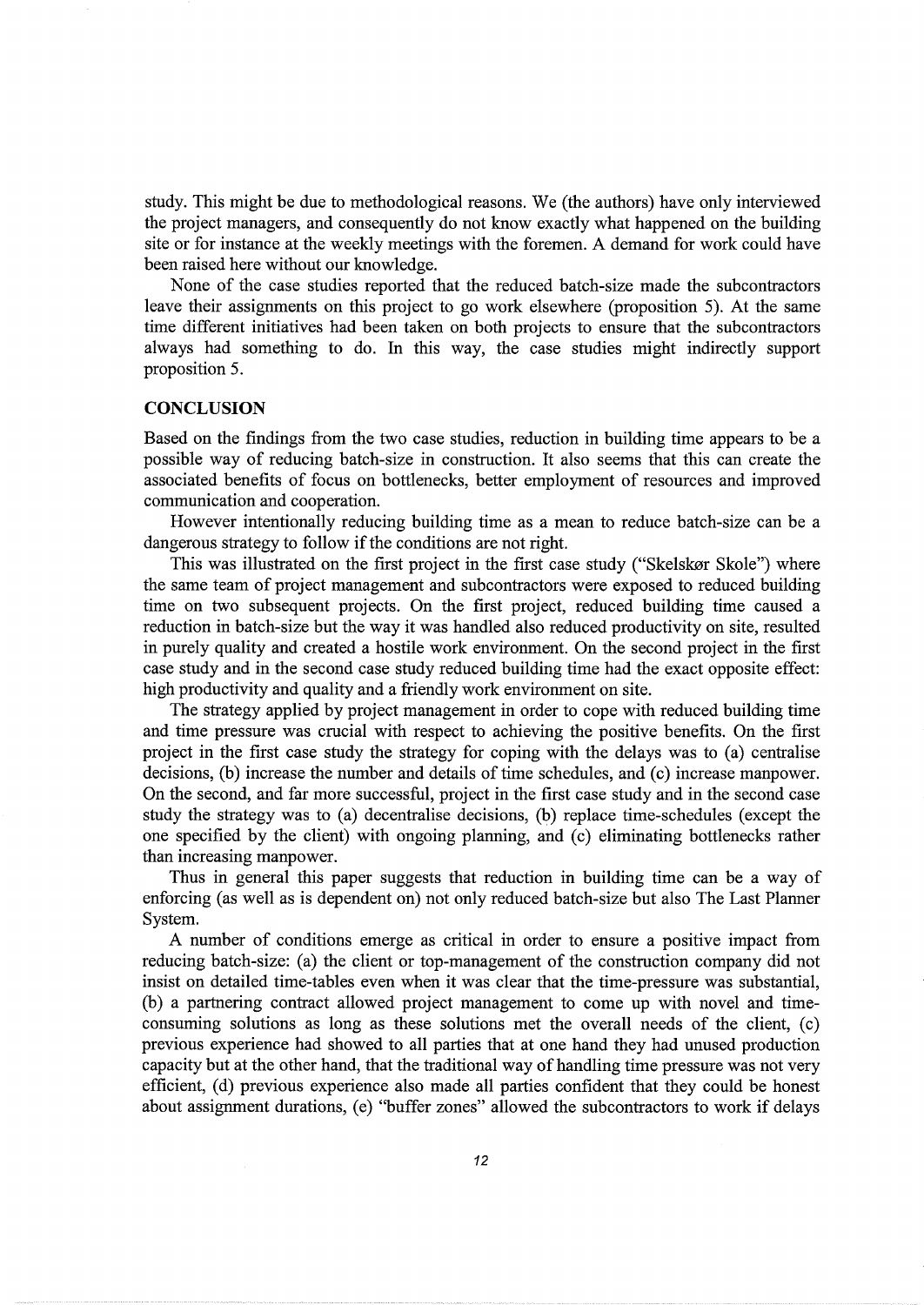occurred on one of the critical activities, (f) the limited size of the subcontractors prevented an increase in manpower on the construction site.

This in tum suggest that reduction in building time (and batch-size) should not only go hand in hand with The Last Planner System but also with partnering between client, designers and the main contractor and long term collaboration relationships between the main contractor and the subcontractors.

If these conditions are not in place, the case studies suggest that decreased batch-size has serious negative consequences. Firstly, quality can be reduced if the only way of coping with reduced building time is to carry out the same activities faster (rather than for instance changing the work structuring and work sequence and removing bottlenecks). Secondly, if a reduction in batch-size is not anticipated or planned it causes frustration among the trades working on site and can thereby harm the work environment.

# **AKNOWLEDGEMENT**

The authors would like to thank Michael Southcott, Project Manager at MT Højgaard and Ole Bjørn Nielsen, Project Manager at MT Højgaard for their help with the case studies. Also thanks to the project management at Gefionparken for offering information on the work structuring used on this project.

#### **REFERENCES**

- Alves, T. C. L. and Tommelein, I. D. (2003): "Buffering and hatching practices in the HVAC industry". *Proceedings of the 11<sup>th</sup> Annual Conference of the International Group for Lean Construction, Blacksburg, Virginia.*
- Ballard, G. and Howell, G. (1994 a) "Implementing lean construction: Reducing inflow variation". Proceedings of the 2<sup>nd</sup> Annual Conference of the International Group for Lean *Construction,* Santiago, Chile.
- Ballard, G. and Howell, G. (1994 b) "Implementing lean construction: Stabilizing work flow". Proceedings of the 2<sup>nd</sup> Annual Conference of the International Group for Lean *Construction,* Santiago, Chile.
- Ballard, G. and Howell, G. (1994 c) "Implementing lean construction: Improving downstream performance". *Proceedings of the 2<sup>nd</sup> Annual Conference of the International Group for Lean Construction,* Santiago, Chile.
- Ballard, G. and Howell, G. (1994 d) "Lean production theory: Moving beyond can do". Proceedings of the 2<sup>nd</sup> Annual Conference of the International Group for Lean *Construction,* Santiago, Chile.
- Ballard, G. and Howell, G. (1995) "Towards Construction JIT". *Proc. 1995 ARCOM Conference,* Association of Researchers in Construction Management, Sheffield, England
- Bertelsen, N.H. (2003) "Turbobygning af undervisningslokaler på Aalborg Universitet i Esbjerg", By og Byg, Hørsholm.
- Grandori, A. (1997): "Governance Structure, Coordination Mechanisms and Cognitive Models", *The Journal of Management and Governance, 1, pp. 29-47*
- Grandori, A, (2000): "Organization and economic behaviour", *London, Routledge. Draft Copy. Final publication 2002.*